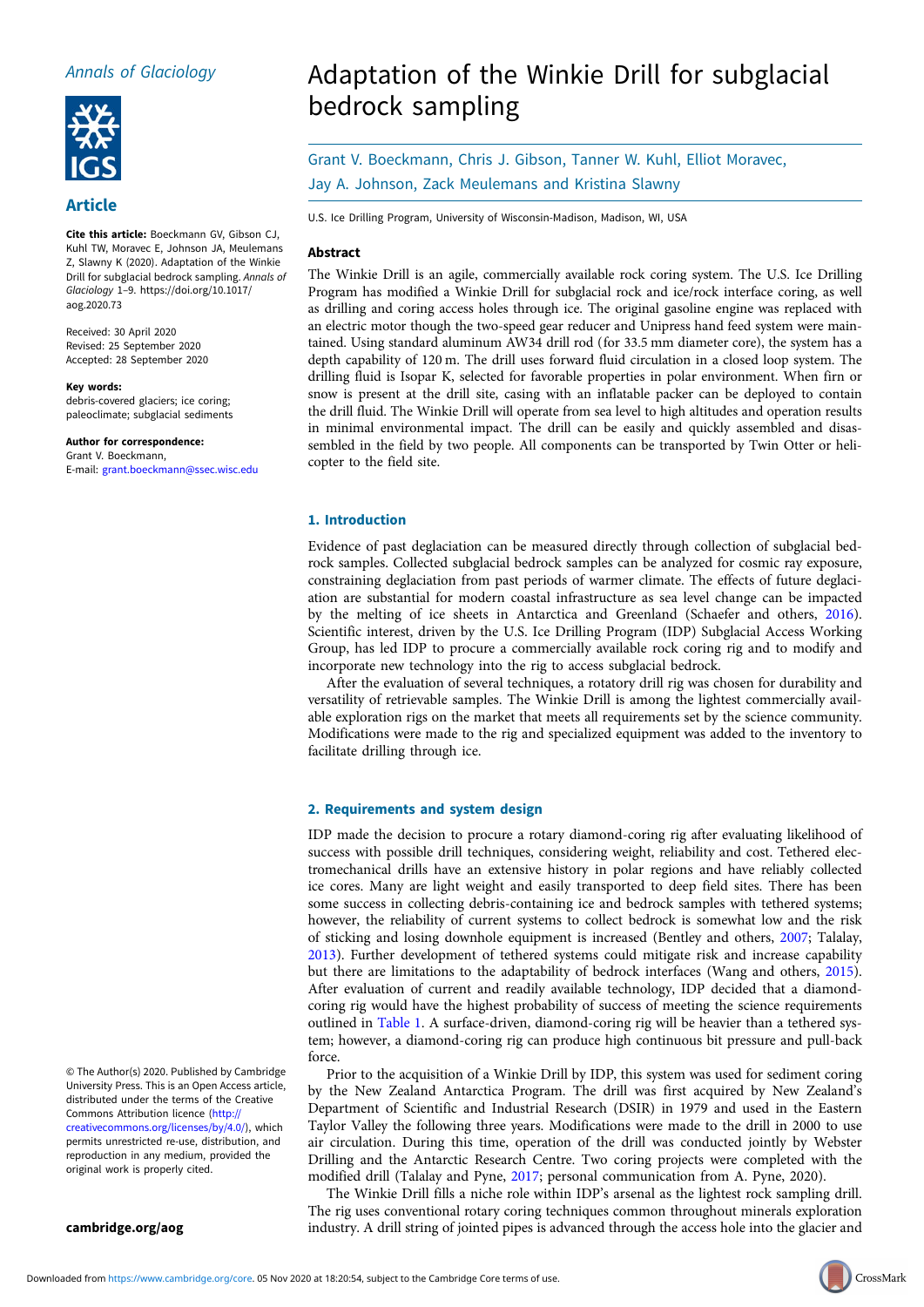#### <span id="page-1-0"></span>Table 1. Science requirements of the IDP Winkie Drill

Science requirements

- Create an access borehole through ice to bedrock, as deep as 120 m
- Collect 33.5 mm diameter core from underlying bedrock
- Collect 500 mm length rock core from underlying bedrock (later increased to 1.5 m)
- Include the capability to core through ice that is entrained with rocks
- Drill fluid must be contained and recycled during drilling, and evacuated from the borehole when drilling is complete
- Drill sites will be selected with dry, frozen-bed conditions
- Ability to drill at ambient temperatures from −15 to −4 °C
- Operational with two-person team
- Must be able to transport between drill sites using only a snowmobile and man-hauling for close proximity sites
- The rig must be capable of transport in Twin Otter aircraft or helicopter

collects the bedrock sample below. Bit cooling and chip transport are accomplished entirely by forward circulation. Conventional coring was chosen rather than wire-line coring.

Wire-line coring could reduce rod tripping time but adds weight and complexity (Wang and others, [2015](#page-8-0)). A wire-line system uses a winch and cable to retrieve the core through the drill rod. In conventional coring, the entire drill string must be pulled from the borehole to collect the core sample. The required 1.5 m of bedrock fits within one core barrel length, so many coring runs are not required. The relatively shallow hole requirements result in an acceptably short rod-tripping time. Finally, the aluminum AW drill rods used by the Winkie Drill are not compatible with wireline systems. Therefore, a conventional coring approach was chosen.

A comparison of the limited number of commercially available rigs in this class resulted in the selection of the Winkie Drill based on criteria of system weight, availability, durability, proven history and cost. The Winkie Drill is the lightest readily available system on the market. IDP discussed custom rigs with various manufacturers but ultimately decided to go with the Winkie Drill due to reliability and cost considerations.

The scientific goals of each project vary, primarily due to site conditions. The design requirements of the drill system have also evolved with projects; however, the basic drill platform has been designed to fit all the requirements outlined in Table 1. The Winkie Drill is composed of three main subsystems: The drill rig and powerhead, the downhole tooling and the circulation and filtration system, as seen in [Figure 1](#page-2-0). The drill rig and powerhead control the movement of the downhole drill string. The downhole tooling cores and collects the sample. The circulation system flushes fluid across the bit at the bottom of the drill string, cooling and removing cuttings. The fluid is filtered and recirculated to minimize environmental impacts and reduce cargo weight.

#### 2.1 Rig frame and powerhead

The operator controls the downhole tooling from the surface by means of the drill rig frame and powerhead. Pullback force and feed pressure are both controlled via the hand wheel. The hand wheel transfers force from the wheel to the powerhead (and drill string) via a standard ANSI #41-type roller chain. The Unipress frame supports the weight of the powerhead and the drill string while also counter-acting the rotational force of the powerhead. The powerhead consists of the drill motor, gear reducer, gear selector, water swivel and control panel. The Winkie Drill utilizes a top drive layout, meaning the drill string attaches to the bottom of the powerhead. The components are presented in [Figure 1.](#page-2-0)

As purchased, the drill rod rotation is powered by a US Motor Power US820 2-stroke gasoline engine. This engine was used during the first field deployment in 2016/17 to the Ohio Range in Antarctica. Operation of the engine in a polar environment was cumbersome. The noise from the exhaust made communication between operators nearly impossible, adding risk and slowing operations. Later in 2017, the gasoline engine was replaced with an electric motor. Hydraulic motors were also explored as a replacement. Winkie drills have been converted to hydraulic systems by other organizations and have worked well; however, the hydraulic systems require a hydraulic pump, hydraulic fluid, highpressure hoses and are ultimately run by a gasoline engine. This pump is heavy, loud and an additional machine to maintain in the field. Hydraulic systems also require preheating when operated in cold temperatures. The added complication and failure points of hydraulic hoses tipped the decision to pursue an electric motor rather than a hydraulic system. An electrical generator is already required to power other components of the system. Maintaining a single generator as the source of power for the system further increases operation efficiency despite additional energy losses in the conversion of fuel to electricity, power conversions and line losses.

An electric motor with equivalent performance to the US820 gasoline engine was not identified. The closest performing motor, a Sonzeboz CPM90-5924 brushless DC motor, was used during the 2017 redesign. However, this motor was not in production in 2020 during the building of a second Winkie Drill, so the CPM90-5924 was replaced with the newer CPM90-5934-48V. The torque curves of the CPM90-5924 (personal communication with Sonceboz) and CPM90-5934-48V (Sonceboz Compact Power BLDC CPM90 5934-48V preliminary datasheet: [https://cpm90.](https://cpm90.com/wp-content/uploads/2018/05/CPM90-5934-48V-4.0.pdf) [com/wp-content/uploads/2018/05/CPM90-5934-48 V-4.0.pdf](https://cpm90.com/wp-content/uploads/2018/05/CPM90-5934-48V-4.0.pdf)) are plotted in [Figure 2](#page-2-0) with the US820 gasoline engine. The maximum speed of the US820 engine is higher (8000 rpm) than is possible with either electric motor (7000 rpm). Installing the CPM90-5934-48V resulted in slower rod rotation, reducing production rate of core in bedrock. However, the limited amount of core required by the science objectives means the reduced production rate is negligible for the overall timeframe of the project. If needed, an auxiliary 3:1 gear reducer can be added between the CPM90-5934-48V motor and transmission to increase torque output. This was used during the Ong Valley field season to accommodate an over-sized core barrel. The Winkie powerhead has two selectable gears: high with a 3 : 1 gear reduction, and low with 7 : 1 reduction. The result is four distinct gear reduction values  $-3:1$ , 7 : 1, 9 : 1 and 21 : 1. Therefore, the Winkie with CPM90-5934-48V motor can operate at speeds up to 2333 rpm in high gear without the auxiliary gear reducer. The maximum torque at the drill rod is 255 Nm at 95 rpm in low gear with the auxiliary gear reducer.

With the addition of the electric motor came the addition of a control panel to the front of the powerhead, DC power supply and increased generator size. The control panel includes an emergency stop button, drill speed knob and circulation mud-pump switch. All controls are accessible to the operator while using the OEM hand wheel fitted with extension bars.

The power supply is a Mean Well RSP-3000-48 unit, converting 240 VAC power from the generator to 48 VDC with maximum power output of 3 kW. The power supply is housed in an enclosure for environmental protection and is fitted with a 6 m cable to allow the supply to be positioned safely away from the drill operations.

The addition of the electric motor increased the electric power requirement of the drill relative to the gasoline powered rig configuration. The peak power draw by the system is 4.69 kW, requiring both 120 and 240 VAC. Power has previously been supplied by Honda gasoline generators.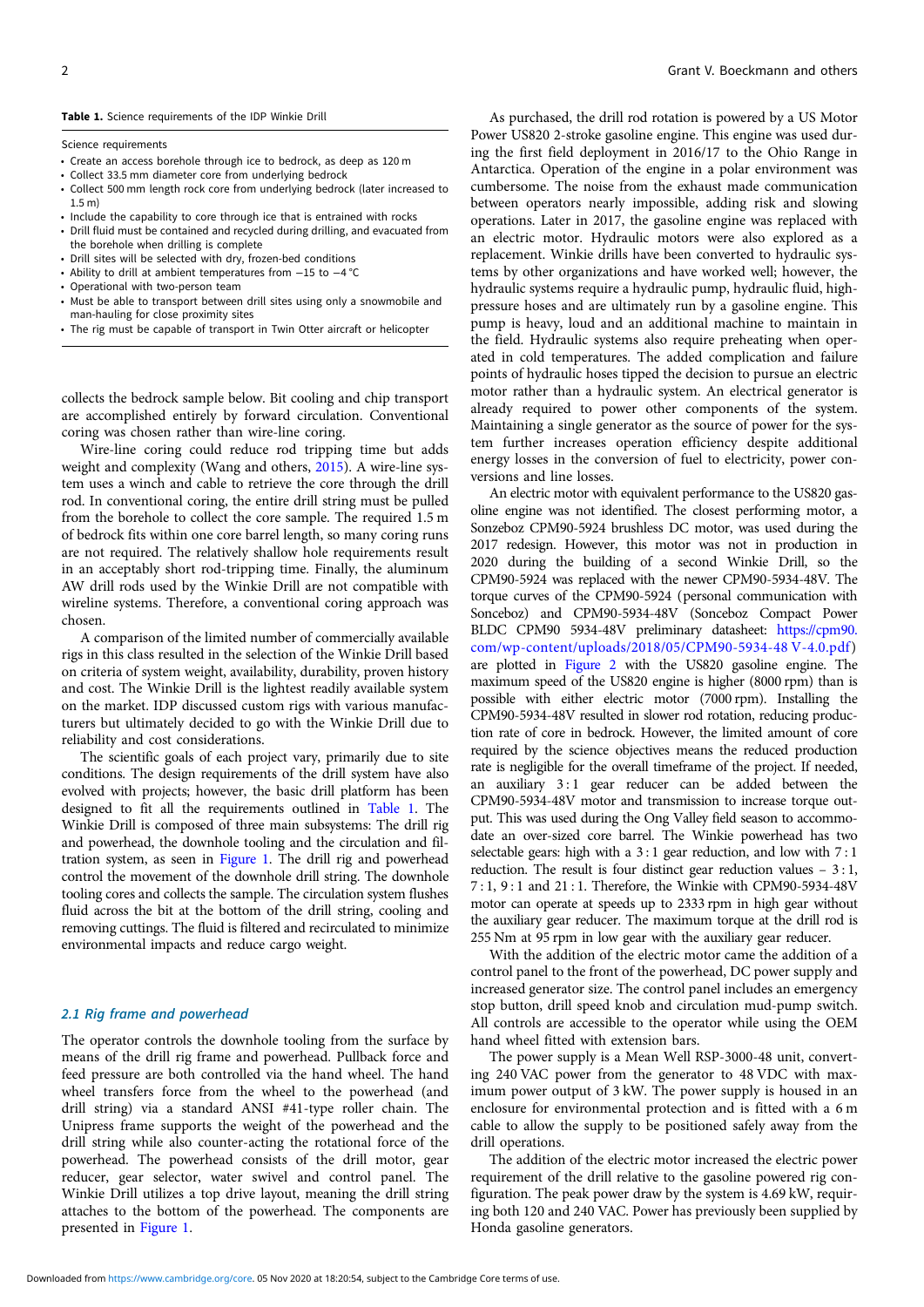<span id="page-2-0"></span>

Fig. 1. Winkie Drill configured for a firn site (i.e. includes casing and packer). All other major components are included in every project.

A tripod was included with the Winkie Drill at the time of purchase. The tripod has been retrofitted with a self-tailing capstan winch to minimize rod and casing tripping times. The



## Torque Comparison of US820 Gasoline **Engine and Electric Motors**

Fig. 2. Both CPM90 electric motors produce less power than the US820 gasoline engine. However, the torque curves of the motors reveal that under high loads the speed will decrease when more torque is required. The values do not include gear reduction.

winch is a Harken 40.2STE, two-speed model. The winch can be operated with either a hand crank or 0.37 kW electric motor. The motor has been fitted with a power rectifier to convert 120 VAC generator power to 90 VDC and a foot switch to allow for two-handed rope handling. The tripod has been load tested to 45 kN.

With the exception of the tripod, the rig is mounted to a custom 1 m by 1.7 m aluminum pallet. The pallet provides a safe working area around the borehole, prevents borehole collapse and distributes the weight of the rig and drill string evenly over the glacial surface. The pallet is anchored to the surface with either ice screws or dead-man anchors.

#### 2.2 Downhole tooling

Subglacial drilling requires tooling similar to that used in traditional geologic drilling, but with added complexity due to the presence of ice. Custom bits and procedures must be designed to create an access hole to the underlying bedrock. Once bedrock is reached, standard rock bits can be used.

At the surface, most glaciers are porous snow or firn. Drill fluid must be prevented from flowing into these upper layers. This is done with casing and an inflatable packer. In regions with 'blue ice' at the surface, normally casing is not necessary though could be required if the blue ice is fractured. Industry standard casing and custom lightweight options were explored. Ultimately, the slight weight savings was not worth the cost or lessened availability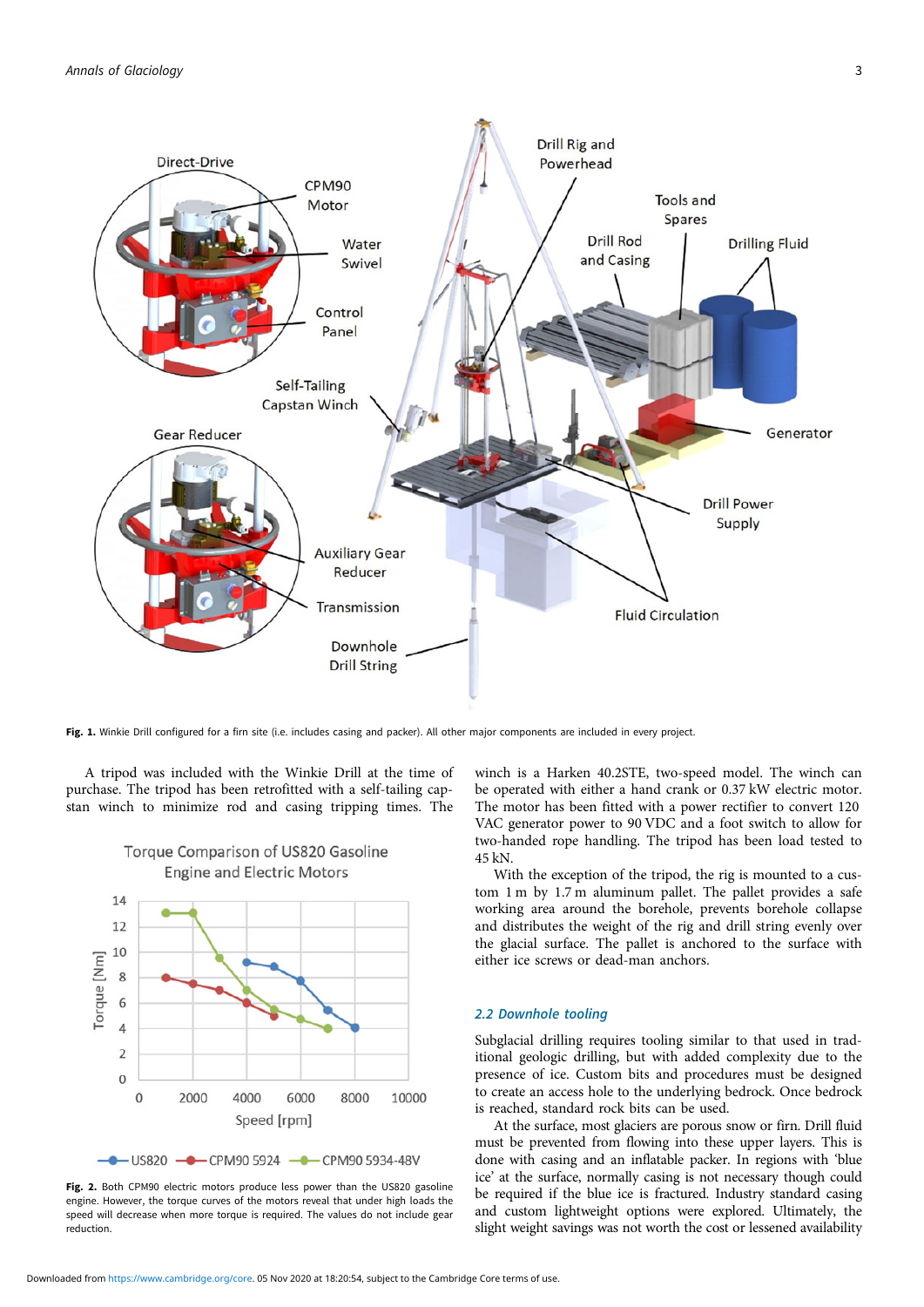Table 2. Summary of the industry standard downhole tooling

| Downhole tooling specifications     |                          |
|-------------------------------------|--------------------------|
| Drill rod classification            | AW                       |
| Drill rod material                  | Aluminum (steel coupler) |
| Standard length (m)                 | 1.52                     |
| Drill rod outer diameter (mm)       | 44.5                     |
| Drill rod inner diameter (mm)       | 31.8 (19.1 coupler)      |
| Drill rod weight ( $kg m^{-1}$ )    | 2.63                     |
| Casing classification               | <b>BTW</b>               |
| Casing material                     | 4140 Steel               |
| Standard length (m)                 | 1.52                     |
| Casing outer diameter (mm)          | 56.5                     |
| Casing inner diameter (mm)          | 48.5                     |
| Casing weight ( $kg m^{-1}$ )       | 5.21                     |
| Core barrel assembly classification | AW34, double barrel      |
| Maximum core length (m)             | 1.52                     |
| Core diameter (mm)                  | 33.5                     |
| Borehole diameter (reamer) (mm)     | 48.1                     |

of a custom tube, and industry standard BTW drill rod was chosen as the casing. BTW specifications are given in Table 2.

To install the casing, a pilot hole must be drilled through the upper firn layers to ice sufficiently dense to contain drill fluid. Through testing near McMurdo Station, Antarctica, IDP concluded that the minimum ice density that will contain pressurized fluid is 860 kg m−<sup>3</sup> . A drilling method that does not require drill fluid must be used to generate this pilot hole. Two approaches were considered: continuous-flight augers, or an electro-mechanical coring drill. Ultimately, IDP chose the electro-mechanical Eclipse Drill owned by IDP to create the access hole for three reasons: (1) the Eclipse Drill leaves an almost perfectly clean hole, while the augers could leave a large quantity of chips in the borehole, (2) the Eclipse Drill is a standalone system and can be operated simultaneously with Winkie Drill coring operations, sharing only tools between systems and (3) firn density measurements can be made with recovered cores, ensuring that the packer is placed at an appropriate depth. While the Eclipse Drill is heavier than augers (565 kg vs 250–450 kg respectively), the advantage of a clean and measured hole tipped the decision in favor of the Eclipse. The Eclipse Drill creates a 113 mm borehole.

The packer referred to above is an inflatable type and is the primary equipment used to seal the casing to the ice at the bottom of the pilot hole. An inflatable packer seals the casing to the borehole wall with an elastomeric element, pressurized with dried air. The packer used with the Winkie Drill system was procured from QSP Packers, LLC and the specifications are given in Table 3. The packer is inflated by a high-pressure air compressor. To prevent ice blockages in the inflation line, the tanks in the compressor are filled to 3.4 MPa and allowed to cool, condensing some of the moisture. The air is also filtered and dried with an inline desiccant before entering the 6.35 mm nylon inflation line. The packer is never inflated to more than 1.4 MPa.

After installation of the casing and inflation of the packer, drill rod with a bit appropriate for the formation is tripped into the borehole. The aluminum AW drill rods used by the Winkie drill

Table 3. Summary of the Winkie Drill inflatable packer specifications

| Inflatable packer specifications |                         |
|----------------------------------|-------------------------|
| Manufacturer                     | OSP Packers, LLC        |
| Element material                 | Nitrile/Neoprene Coated |
| Mandrel inner diameter (mm)      | 50.8                    |
| Deflated outer diameter (mm)     | 99.1                    |
| Maximum outer diameter (mm)      | 165.1                   |
| Element length (mm)              | 876.3                   |
| Weight (kg)                      | 13.6                    |

are readily available in the commercial marketplace and reduce weight compared to steel alternatives. The aluminum rods are 1.52 m in length. AW drill rod specifications are given in Table 2.

The bottom hole assembly (BHA) consists of two options: a core barrel and coring bit or a full-diameter ice bit. When the packer is placed far above the rock surface, a quick method for drilling through the ice to the bedrock below is desirable (if ice samples are not required). The ice bit depicted in Figure 3 is designed to cut the entire hole diameter, allowing for continuous drilling without the need to trip rods and remove core from the core barrel. The bit has been subjected to limited testing, but other drill rod rigs such as the IDP Agile Sub-Ice Geological (ASIG) Drill and U.S. Rapid Access Ice Drill (RAID) have successfully implemented similar designs. The key difference between those designs and the Winkie rig is that they can operate in reverse circulation (pumping the chips up the center of the drill rod), while the Winkie is confined to only forward circulation.

When coring, a double-wall AW34 core barrel assembly is used. The suite of coring bits included with the system includes diamond-impregnated bits, geoset bits, polycrystalline diamond compact (PDC) bits, and hybrid impregnated bits, [Figure 4](#page-4-0). The geoset cutting face is formed from thermally stable polycrystalline diamond cast into a tough metal-alloy matrix. The bit is designed for soft to medium-hard formations. The results of three field deployments have showed this bit to be the most effective in the range from clean ice to ice-cemented sediment. In hard bedrock formations, the bit dulls quickly, in some cases after as little as 10–20 cm of core. Because the geoset bit dulls quickly in hard bedrock, conventional diamond-impregnated bits are included with the drill system. Hard formation bits (#10 matrix or softer) are best suited for these short core applications because it reduces the risk of bit glazing. Impregnated bits cannot be used if ice is present in the kerf of the bit, as the ice glazes the bit surface. PDC bits have successfully been tested (Cao and others, [2015](#page-8-0)) and recovered cores with other subglacial drill systems (ASIG and RAID). Use of PDC bits was attempted unsuccessfully in two field seasons. Fluid



Fig. 3. Full-diameter ice bit is designed to advance a borehole through clear ice to the bedrock below by chipping the full diameter ice and transporting it via fluid circulation to the surface. Field testing of the bit is planned.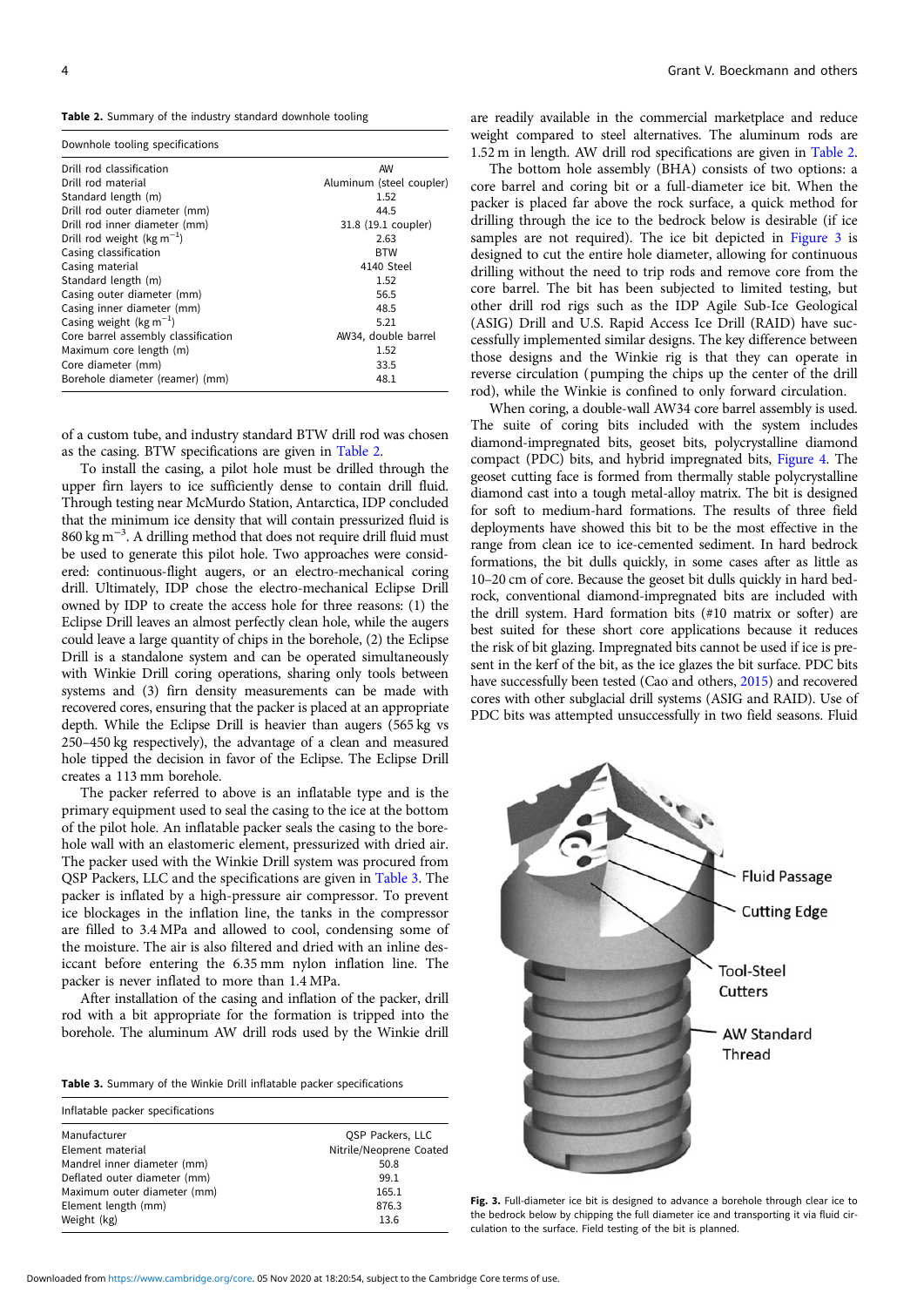<span id="page-4-0"></span>

Fig. 4. Winkie Drill is equipped with four bit designs. The #10 diamond-impregnated bit is used in hard bedrock formations. The geoset bit is used in soft rock formations or when sediments are entrained in the ice. The PDC bit can be used in similarly soft rock formations but has had limited success when ice is present in the kerf. The hybrid impregnated bit is made from the same material as the standard #10 diamond-impregnated bit but includes a relief angle behind the leading edge. This bit can cut ice and transition into bedrock.

circulation was stopped due to sediment plugging at the bit whenever the borehole bottom was reached. Possibly, the annular space of the AW34 core barrel is too small for the ice chips to evacuate with the more aggressive PDC bit.

#### 2.3 Fluid circulation

Conventional rotary drill rigs generally use a water-based circulation fluid. Water cannot be used for the circulation fluid in polar drilling applications for the obvious reason that it would freeze in the borehole. A considerable amount of research has gone into the selection of a drill fluid that meets the requirements of polar drilling (Talalay, [2011](#page-8-0); Sheldon and others, [2014](#page-8-0); Liu and others, [2016\)](#page-8-0). The decision to use Isopar K was based on the material properties of the fluid as well as its low toxicity, availability, cost and previous experience (IDP successfully used Isopar K at the WAIS Divide drill project). Isopar K is an isoparaffin fluid with density of 762 kg m<sup>-3</sup> at 15.6°C and kinematic viscosity of 1.58 mm<sup>2</sup> s<sup>-1</sup> (Exxonmobil Chemical Isopar™ K Fluid Product Safety Summary: [https://www.exxonmobilchemical.com/en/library/](https://www.exxonmobilchemical.com/en/library/library-detail/2894/isopar_k_fluid_product_safety_summary) [library-detail/2894/isopar\\_k\\_fluid\\_product\\_safety\\_summary](https://www.exxonmobilchemical.com/en/library/library-detail/2894/isopar_k_fluid_product_safety_summary)).

The fluid circulation system operates in a closed loop. The fluid is pumped through the water swivel (a sealed rotary joint in the powerhead) and down the inside of the drill rods. If the full-diameter bit is installed, the fluid evacuates the rod through the center of the bit and flushes chips outward. If the core barrel is installed, the drill fluid is diverted between the inner and outer core barrel, preventing washing away of a brittle core and down to the bit. The fluid flows across the bit, flushing cuttings to the outside of the core barrel and up the annulus around the barrel and drill rod to the surface. To keep the system as light and simple as possible, the fluid simply spills over the top of the casing and into a tank with a drain and hose at the bottom. This hose directs the dirty fluid into the filter tank. At the top of the tank are filter bags, collecting all particles larger than 100 μm. Once through the filters, the drill fluid is held in the tank until the mud pump picks up the fluid and sends it back downhole. A simplified diagram of the system is shown in Figure 5.

The mud pump is a triplex piston pump powered by an AC electric motor, with maximum flow rate of  $11.4 L min^{-1}$  and



Fig. 5. Purpose of the drill fluid is to cool the bit and flush chips to the surface. The fluid is filtered and recycled in this closed loop system.

maximum pressure of 2.07 MPa. The pump flow rate can be controlled by varying the speed of the motor with a 120 VAC variable frequency drive. The flow can vary from 0 to 11.4 L min−<sup>1</sup> . Typical operation flow rate is between 7.5 and 11.4 L min<sup>-1</sup>, resulting in fluid velocity up the annulus of  $4.5 \text{ m s}^{-1}$ . A spare mud pump deployed with the drill system can be added in series to further increase the flow rate. The pump is also equipped with a variable pressure-relief valve. When the pumping pressure reaches a set value, the valve opens, recirculating the drilling fluid through the pump rather than down the borehole. This critical feature prevents hydraulic fracturing of the borehole wall. The valve is set to open at a default pressure of 1.0 MPa.

A challenge encountered by other subglacial rigs in recent years is hydraulic fracturing of the ice borehole. Hydraulic fracturing is the phenomenon of cracking the drilled material by overpressuring the fluid until the material fails in tension. Once cracked, the borehole is no longer sealed and the closed loop circulation system is opened, releasing drill fluid into the environment. The phenomenon has occurred in tests (Chen and others, [2019\)](#page-8-0) as well as during coring operations in Antarctica. The conclusion of testing is that the failure pressure is dependent on several variables including micro-cracking along the borehole, ice temperature and overburden pressure (Chen and others, [2019](#page-8-0)). Both the ASIG Drill and RAID have experienced hydraulic fractures during drilling operations. The data recorded by ASIG and RAID guided the setting of the packer to a maximum inflation pressure of 1.4 MPa, and maximum fluid circulation pressure at the output of the pump to 1.0 MPa.

#### 3. Operation and performance

The operation of the Winkie Drill requires two trained personnel. Two operators are required for rod tripping as well as during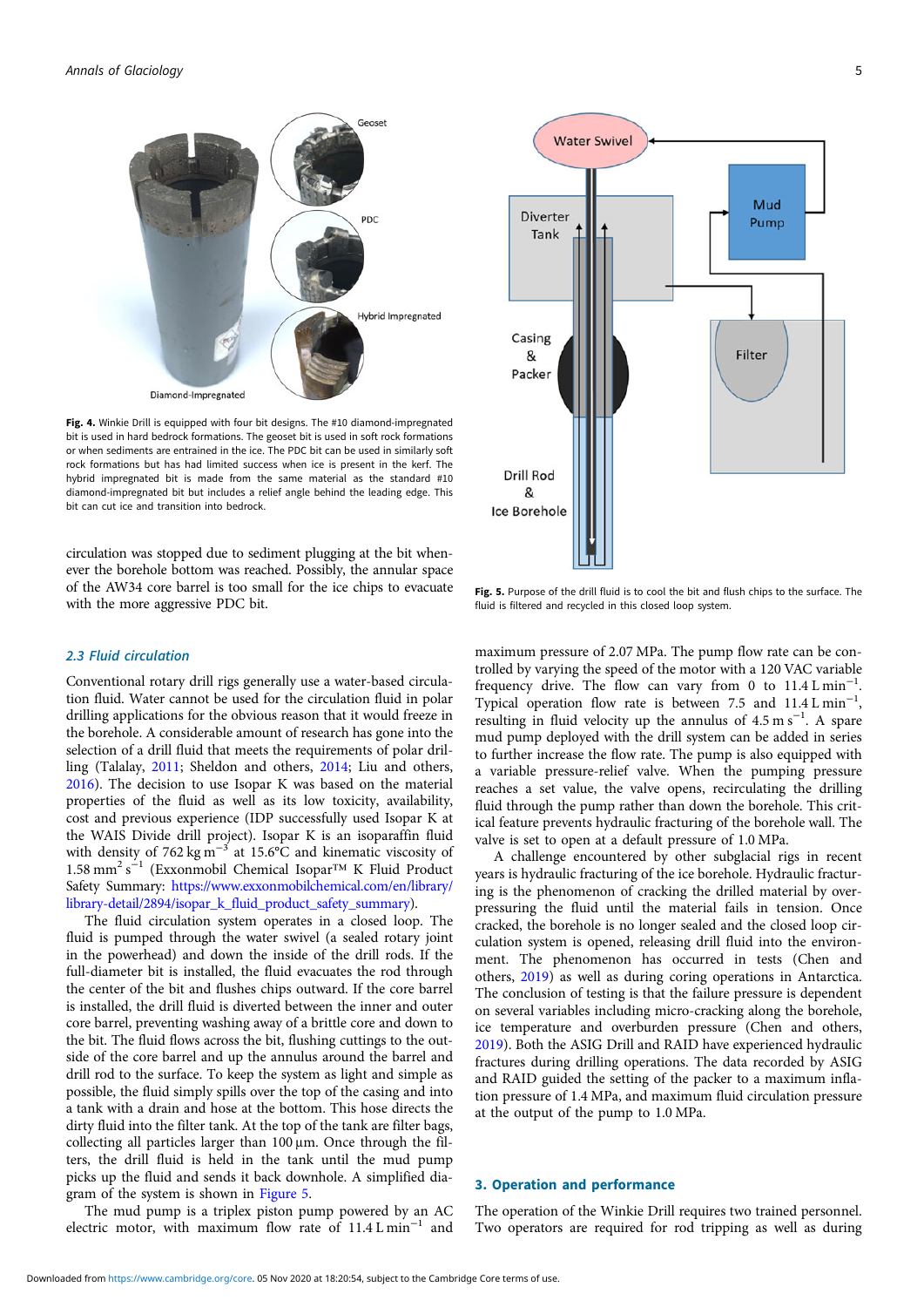coring; one for operating the powerhead and hand wheel and the other to monitor and maintain the fluid circulation and filters.

Drill sites must be selected to meet the capabilities of the drill. The maximum depth that can be drilled is 120 m. The surface can be snow, firn, blue ice or rock. In crack-free ice, casing is not required and can reduce the shipping weight of the system. At the bed, the ice must be frozen to the underlying surface. Voids or water layers will impede effectiveness of the circulation system and pose an environmental risk due to the release of drill fluid. Drill operations are simpler when there is little or no icecemented sediment above the bedrock because drilling this media is generally slower and requires changing coring bits.

Every piece of the packed rig can be lifted by two people, the heaviest weighing ∼125 kg. Much of the system weight is the result of drill rod, casing and drill fluid, so the total shipping weight is a function of desired sample depth and composition of the covering glacier. For example, to collect a bedrock sample from beneath 50 m of impermeable blue ice, 1813 kg of gear with spares is required: Winkie Rig, four bundles of drill rods, two drums of drill fluid, a drum of fuel and other required camp gear. To collect a sample from a similar depth in firn the total system weight increases to 2808 kg with the addition of the Eclipse Drill, four bundles of casing, packer and inflation equipment. A breakdown of shipping weights and volumes is shown in Table 4.

The IDP Winkie Drill has deployed to Antarctica on three separate projects. During the 2016/17 Antarctic season, the drill collected core from the Ohio Range. The drill was then adapted and deployed in 2017/18 to the Ong Valley to collect 71.7 mm diameter dirty ice cores. The drill was then reverted to the 33.5 mm AW34 core diameter configuration and successfully collected samples during the 2019/20 season from Mount Murphy as part of the International Thwaites Glacier Collaboration. A summary of results are shown in Table 5.

#### 3.1 Ohio Range

The goal of the Ohio Range project was to collect six bedrock samples from depths varying from 10 to 30 m, with an optional 50 m attempt. Eight access holes were drilled resulting in six geologic samples: five bedrock samples and a sixth sample of entrained sediment. Hole depths and core lengths are given in Table 6. Drilling was performed near two nunataks known as Papa Bennett and Baby Bennett. At the Papa Bennett site (boreholes #1–6) all boreholes were within several meters of each other, and in crack-free blue ice. Because casing was not needed, 50.8 mm diameter continuous-flight augers were used to create the access holes to the bedrock (the full-diameter ice bit had yet to be designed). The augers worked well, quickly creating clean holes to 30 m depth. Beyond 30 m, there was risk that the connections on the augers would fail. This happened on two occasions, and a specialty retrieval tool was fabricated in the field. The augers left some chips in the bottom of the hole, ranging in depth from 0.50 to 1.23 m. The augers were spun at 1500 rpm to clear chips once the bedrock was reached.

A sample was recovered from borehole #4 but inspection determined it was a specimen suspended in the ice above the bedrock. The presence of entrained material above the bedrock interfered with the scientific measurements so the borehole was abandoned. Only 30 m of augers were present at the field camp when borehole #6 was drilled. The bedrock was not reached with augers and attempts to advance the borehole with drill rods was unsuccessful as a modified Forstner-style woodworking bit was not effective at clearing chips with drill fluid circulation. Additional augers were brought to the drill site for borehole #8 but connection failure at the joints halted drilling before bedrock was reached. Two auger sections were buried by chips in the bottom of the borehole and could not be retrieved.

Because casing was not used, the diverter tank was not an option. Instead, the fluid was redirected into an ice sump where

Table 4. Drill rig and essential equipment must be taken to each project site

| Component                                        | Weight<br>(kg) |
|--------------------------------------------------|----------------|
| Winkie Drill rig and essential equipment         | 891            |
| Eclipse Drill                                    | 565            |
| Drill rod bundle - 29.0 m                        | 78             |
| Casing bundle - 15.2 m                           | 83             |
| Packer and inflation equipment                   | 100            |
| Drill fluid - 200 L drum                         | 170            |
| Fuel - $200 L$ drum                              | 170            |
| U.S. Antarctic Program (USAP) supplied materials | 100            |

Total weight will scale with the quantity of drill rod needed to reach the desired depth. If the site is in blue ice, the casing and packer equipment do not need to be included. All weights include cases for shipping.

Table 6. Eight boreholes were attempted at the Ohio Range during the 2016/17 field season

| Borehole | Borehole<br>depth<br>m | Rock core<br>length<br>mm | Number of<br>coring runs<br>No. | Drilling<br>duration<br>d | Fluid<br>lost |
|----------|------------------------|---------------------------|---------------------------------|---------------------------|---------------|
| #1       | 26.5                   | 570                       | 3                               |                           | 53            |
| #2       | 12.1                   | 380                       | $\overline{2}$                  |                           | 72            |
| #3       | 12.9                   | 670                       | $\overline{2}$                  | 1                         | 34            |
| #4       | 27.0                   | Entrained<br>sediment     | 1                               | 0.75                      | 30            |
| #5       | 28.3                   | 600                       | 4                               | 1.25                      | 72            |
| #6       | 30.0                   |                           | 0                               | 1                         | 53            |
| #7       | 25.5                   | 280                       | $\overline{2}$                  |                           | 129           |
| #8       | 54.9                   |                           | 0                               | $\overline{2}$            | 0             |

Six geologic samples (five bedrock cores) were collected.

|                                    | Ohio Range       | Ong Valley          | Mount Murphy                              |
|------------------------------------|------------------|---------------------|-------------------------------------------|
| Boreholes successfully sampled     |                  |                     |                                           |
| Total core length collected (m)    | 2.50             | 21.81               | 3.87                                      |
| Number of access holes drilled     |                  |                     |                                           |
| Core diameter (mm)                 | 33.5             | 71.7                | 33.5                                      |
| Core composition                   | Granitic bedrock | Ice-cemented debris | Ice-cemented debris over granitic bedrock |
| Minimum core depth (m)             | 12.0             | 0 (surface)         | 35.1                                      |
| Maximum core depth (m)             | 28.9             | 12.4                | 42.76                                     |
| Number of days on-site             | 25               | 28                  | 19                                        |
| Number of days of drill operations | 15               | 17                  | 17                                        |
| Total weight deployed (kg)         | 2252             | 2495                | 3342                                      |

The total weight estimate includes drill fluid, fuel and generators.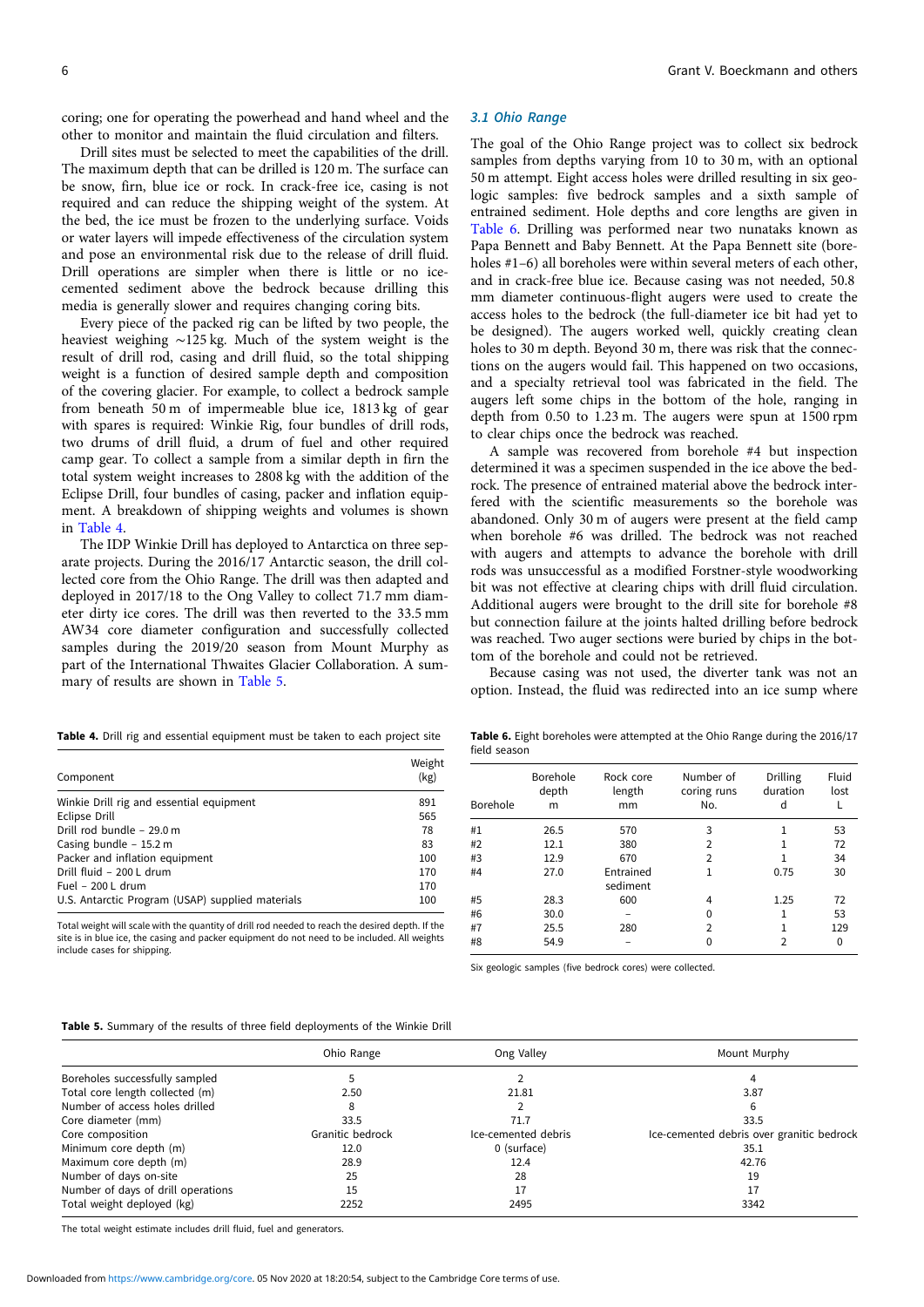

Fig. 6. An ice sump was cut into the surface of the blue ice to collect the fluid and chips as they were pumped to the surface.

the fluid could be pumped into the filtration tank with a drum pump. See Figure 6 for an image of the temporary collection sump.

The field season was a success and proved that the Winkie Drill could recover shallow subglacial rock samples. Key successes included verification of the geoset bit as the primary mixed media bit. Also, continuous flight augers can effectively transport chips to the surface and leave a nearly clean hole when a bore wall can support the augers without erosion. Critical changes made to the drill following the season include the replacement of the US820 gasoline engine with the CPM90 electric motor and addition of a tripod with winch for quicker rod tripping.

#### 3.2 Ong Valley

Ong Valley is nestled within the Miller Range of the Transantarctic Mountains. The Argosy Glacier at the outlet of the valley was thought to have advanced into the valley and ablated, leaving ∼1 m of overburden above debris-rich ice. The project was to collect sufficient debris samples from the ice for radionuclide testing at two discrete sites (Bibby and others, [2016\)](#page-8-0). To maximize the particulates collected, the rig was adapted to drill with an 86-T2 core barrel, which collected a 71.7 mm diameter core. The borehole summary is given in Table 7.

Two drill sites were selected in the valley. Approximately 0.6 m of dry debris was present above the ice surface at each site. Prior to drill assembly, the debris was removed and a wooden barrier assembled to prevent debris from reentering the borehole and fluid sump. The ice was free of cracks so again the drill fluid was pumped from an ice sump into the filter tank. The wooden barrier and ice sump are presented in Figure 7.

The 'dirty' ice proved to be quite difficult to drill, often resulting in plugged water ways in the bit. When this occurred, the only way to reestablish circulation was to trip the rods to the surface

| Borehole | Borehole depth/<br>core length<br>m | Drilling<br>duration | Drill<br>runs<br>No. | Fluid<br>lost | Fuel<br>consumed |
|----------|-------------------------------------|----------------------|----------------------|---------------|------------------|
| #1       | 9.45                                | 8                    | 21                   | 38            | 49               |
| #2       | 12.36                               | 5.5                  | 27                   | 38            | 45               |

Drill fluid was collected from the borehole following the completion of the borehole so lost fluid was due to evaporation, fluid lost on drill rods during tripping, and fluid left in filtered chips.



Fig. 7. (a) At the Ong Valley drill sites a layer of sediment was covering the ice surface. Once the ice was exposed, a timber barrier was built to support the drill rig and prevent loose sediment from falling into the borehole. (b) A channel was carved into the marbled ice to direct the drill fluid to a sump where it could be pumped into the filter tank. The borehole was drilled into the center of the bowl at the bottom of the image.

and clean the bit. Core production was slow, averaging ∼2 m per day. Figures 7(b) and [8](#page-7-0) show the ice and core composition. Experimentation with the geoset, PDC and hybrid impregnated bit showed that only the geoset bit cut this material without plugging. Penetration rates of the geoset bit varied from 2 to 30 mm min<sup>-1</sup>. The most reliable drilling parameters were as follows:

- drill no more than 1 m per run
- at the completion of the run, circulate fluid for several minutes (with the drill string rotating) to clear chips at maximum flow rate (11.4 L min−<sup>1</sup> )
- stop rotation and break the core with the drill rig
- lift the drill string with the Unipress, if at any time the drill string begins to bind, start fluid circulation and drill string rotation
- once lifted ∼1 m, the tripod and winch can be used to trip rods.

In its second field deployment, the Winkie Drill again completed its field objectives. Key advancements included proving the CPM90 electric motor and gear reducer combination for oversized core collection.

#### 3.3 Mount Murphy

The Mount Murphy project was part of the International Thwaites Glacier Collaboration between the USA and UK, searching for signs of a previous collapse of the Thwaites Glacier. The drilling goal was to collect 1.5 m bedrock cores from six sites with overlying ice depths ranging from 10 to 60 m. This was the first project that utilized casing, a packer and the IDP Eclipse Drill for pilot holes. The season resulted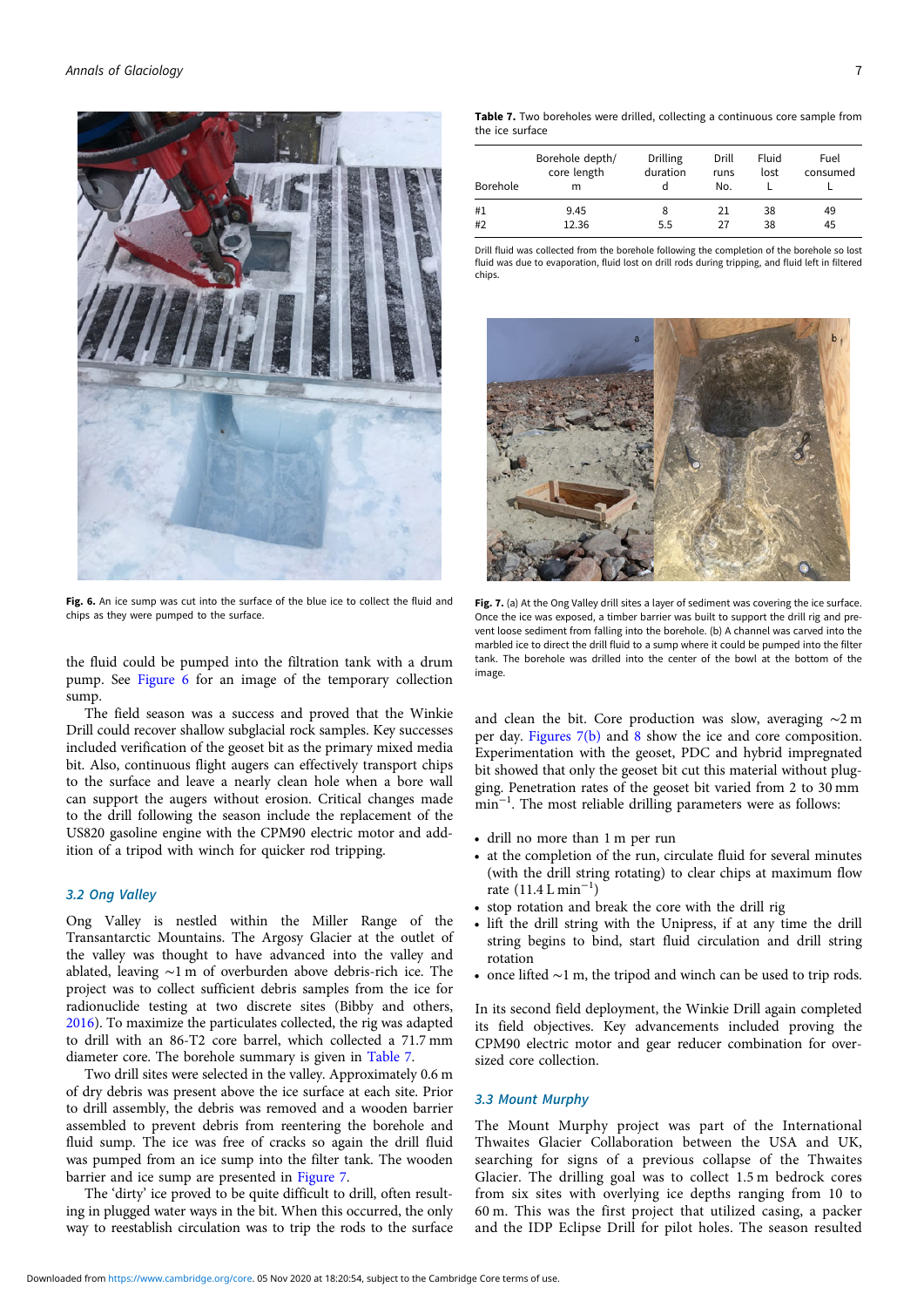

<span id="page-7-0"></span>Fig. 8. Core at Ong Valley was especially complicated to drill because it very quickly changed from clean ice, to thin clay layers, to rocks several centimeters in diameter.

| <b>Table 8.</b> Six access boreholes were drilled with the IDP Eclipse Drill |  |  |  |  |
|------------------------------------------------------------------------------|--|--|--|--|
|------------------------------------------------------------------------------|--|--|--|--|

| Borehole | Borehole<br>depth<br>m | Eclipse<br>access hole<br>depth<br>m | Eclipse<br>drilling<br>duration<br>h:min | Rock<br>core<br>length<br>m | Drill<br>runs<br>No. | Fluid<br>lost |
|----------|------------------------|--------------------------------------|------------------------------------------|-----------------------------|----------------------|---------------|
| #1       | 37.0                   | 33.4                                 | 9:36                                     | 1.20                        | 9                    | 34            |
| #2       | 32.7                   | 31.4                                 | 5:39                                     |                             |                      | 0             |
| #3       | 59.1                   | 56.8                                 | 11:44                                    |                             | -                    | 0             |
| #4       | 40.6                   | 36.7                                 | 5:37                                     | 1.20                        | 7                    | 34            |
| #5       | 42.3                   | 39.1                                 | 9:20                                     | 1.45                        | $\overline{2}$       | 53            |
| #6       | 36.3                   | 32.8                                 | 6:07                                     | 0.02                        | 3                    | 19            |

Bedrock samples could not be collected from borehole #2 because the access hole filled with meltwater. Borehole #3 did not reach bedrock when expected and it was theorized that the borehole missed the buried ridge. With an unknown amount of cosmic shielding, the sample would be inconsequential, so the borehole was abandoned.



Fig. 9. (a) Warm fluid near the bit resulted in an eroded borehole wall. (b) The water refroze further up in the casing, resulting in flakes that plugged the casing.

in six access holes and four bedrock samples. The borehole statistics are given in Table 8.

The boundary layer near the bed contained a mixture of rock and ice and slowed drill progress. The geoset bit was the only bit that made significant progress through this layer. Complications were furthered by warm ambient conditions at the surface, warming the temperature of the drill fluid. Often, the fluid was only −1 to −2°C when it was pumped down the hole. The temperature of the fluid was further warmed by heat generated at the bit. This warm fluid caused melting of the borehole wall that later refroze in the casing. Figure  $9(a)$ shows the melted borehole wall; only cemented pebbles remain at the original bore diameter. Figure  $9(b)$  shows a plug that was formed in the casing by refrozen water and cuttings. The water that was generated at the BHA by the warm fluid and friction froze to the casing bore as it was pumped upward. The rod and BHA managed to trip through the ice layer on the way out of the borehole but when attempting to reenter the borehole, the ice chipped off the casing wall and formed a plug in front of the bit.

The Winkie Drill again collected significant scientific samples during its third Antarctic deployment. The addition of casing and an inflatable packer were successfully implemented, allowing for drilling in firn locations. The geoset bit continues to be the bit of choice for mixed media drilling; however, warm fluid caused complications and reduced efficiency. At locations with temperatures near freezing, a scheme to cool fluid must be added.

#### 4. Conclusions

The ability to collect subglacial samples is a resource the scientific community will use to accurately constrain past periods of deglaciation. The Winkie Drill is the smallest of the recently developed subglacial access drills and fills the need for a lightweight drill that can drill to depths as far as 120 m. The IDP Winkie Drill is a modified version of the commercially available rig sold by PHQ Global, Ontario, Canada. Major improvements made by IDP include the replacement of the gasoline engine with an electric motor, the addition of a closed-loop circulation system and implementation of ice-specific tooling. The Winkie Drill has successfully completed three drill seasons, collecting bedrock samples from a maximum depth of 42.8 m. The drill can collect core samples of ice, rock or a mixture of ice-cemented particles. The top of the borehole can be cased to seal against fluid loss into the firn. Future improvement will likely involve exploration into more efficient means of drilling through entrained sediments in ice.

Acknowledgements. IDP benefits from the exceptional support of many organizations in developing new drill systems and this development effort was no exception. All merit acknowledgement and our sincere appreciation. In particular, we thank the members of the IDP Technical Advisory Board (TAB) for their ongoing advice and assistance; the University of Wisconsin-Madison, particularly the Space Science and Engineering Center, for providing exceptional support; the Arctic and Antarctic support contractors and the US National Science Foundation (NSF) Office of Polar Programs for making it all possible. This work was supported under NSF Cooperative Agreements OPP-1327315 and OPP-1836328.